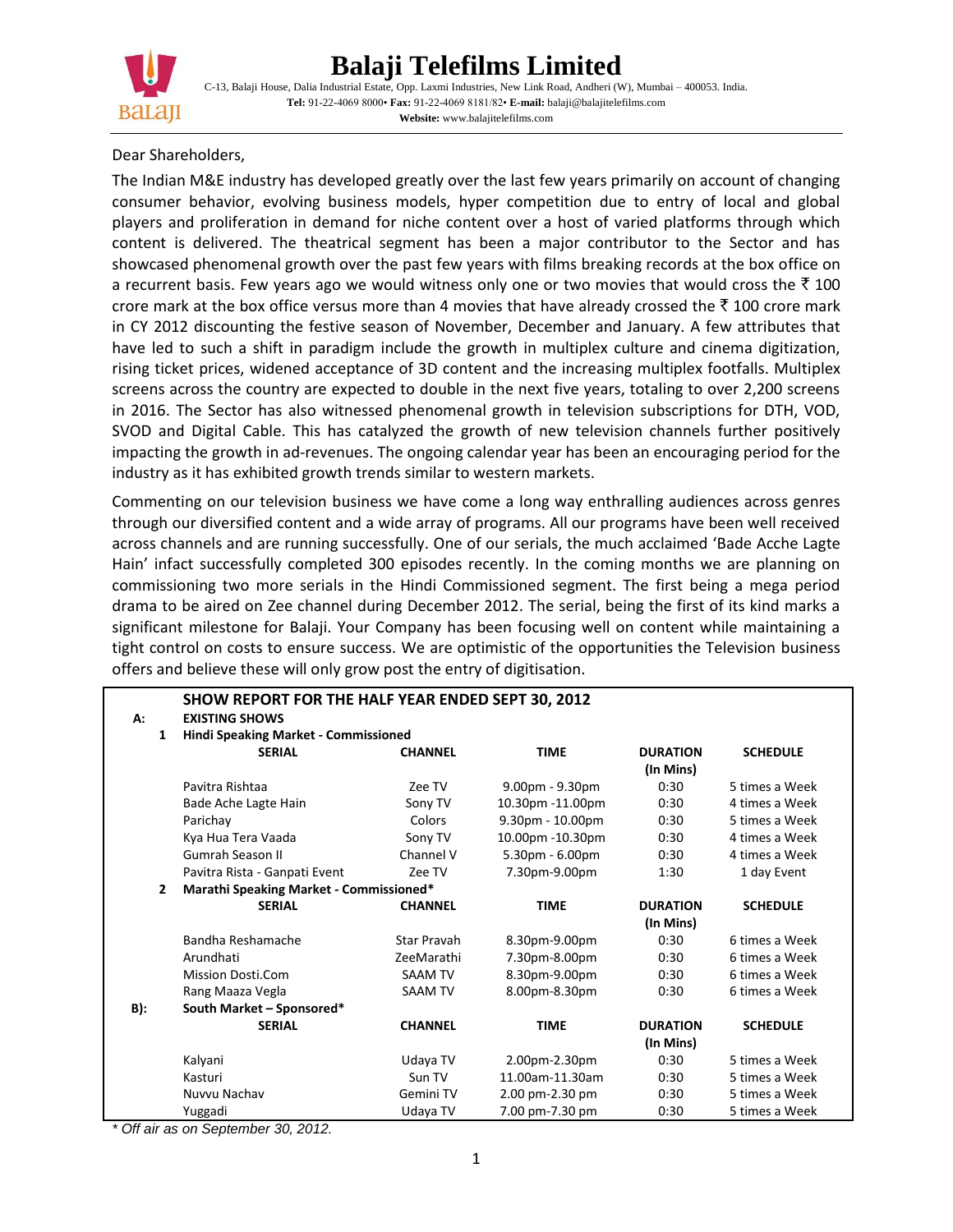## **Segment-wise performance discussion**

Revenues for H1 FY2013 grew by 13% owing to a robust performance by the Commissioned programming (HSM) which grew by 27% for H1 FY13. Contribution from this segment increased to 94% from 84% in H1FY12 on account of newer programs and improving realizations. This is evident from the increasing programming hours in this segment. Revenues from Sponsored programming however have decreased which is commensurate with the declining number of hours. This is a conscious decision as we are in the process of identifying newer concepts that will attract better realizations.

|                                   | Revenues for Half year Ending September 2012( $\bar{\tau}$ in Lacs) |                | Percentage     |                |  |  |
|-----------------------------------|---------------------------------------------------------------------|----------------|----------------|----------------|--|--|
| <b>Show Type</b><br>Commissioned* | <b>H1 FY13</b>                                                      | <b>H1 FY12</b> | <b>H1 FY13</b> | <b>H1 FY12</b> |  |  |
|                                   | 5.953                                                               | 4.701          | 94%            | 84%            |  |  |
| <b>Sponsored</b>                  |                                                                     | 883            | 6%             | 16%            |  |  |
| <b>Total</b>                      | 6.328                                                               | 5.584          | 100%           | 100%           |  |  |
| $ -$                              | $ -$<br>$ -$<br>_______                                             |                |                |                |  |  |

*(\*Excludes Marathi segment and Event business)*

|                  | Hours for Half year Ending September 2012 | Percentage     |                |                |
|------------------|-------------------------------------------|----------------|----------------|----------------|
| <b>Show Type</b> | <b>H1FY13</b>                             | <b>H1 FY12</b> | <b>H1 FY13</b> | <b>H1 FY12</b> |
| Commissioned*    | 278                                       | າາາ<br>---     | 56%            | 52%            |
| <b>Sponsored</b> |                                           | 204            | 44%            | 48%            |
| Total            | 494                                       | 426            | 100%           | 100%           |

*(\* Excludes Marathi segment and Event business)*

Our initiatives undertaken in the previous months have proven beneficial and given our current performance, we are confident that in the coming months our television performance is set to improve with newer programs at enhanced margins leading to increased number of programming hours. Going forward, the performance is set to further improve on the back of niche and quality content which has been well received by the audiences.

## **Balaji Motion Pictures Ltd (BMPL)**

Moving on to BMPL, we are pleased to inform that the pace at which this business is shaping up is very encouraging. In a very short period of time BMPL is recognized as one of the top 5 leading production studios. Our films encompass quality content which has been developed and monitored in-house. Our film content has enthralled audiences across genres, showcasing a higher degree of content acceptance. During H1 FY13 we have released 'Kya Super Kool Hain Hum' with NBOC (Net Box Office Collections) of approx Rs. 22 crore over the first weekend. Certain revenue's from the movie 'The Dirty Picture' were also recognized which was a runaway success. The results for the next couple of quarters are expected to be lumpy based on the films released.

In order to stabilize our revenues in the coming years, we have been working on creating a strong pipeline of films across varied budgets. This will help us maintain our growth momentum in foreseeable future. This is supported by a commitment of  $\bar{\tau}$  150 crore on a rolling basis for films across varied budgets.

We will have a mix of in-house and co-produced movies. In-house productions include 'Once Upon a time in Mumbai… Again' and co-productions include 'Shootout at Wadala' and 'Lootera'. Through these, we endeavor to mitigate risks and ensure sustained profitability. We expect to release atleast one additional major film in 2012-2013 and four films in 2013-2014 details of which we will share at a later stage.

Looking at the prospects and visibility of this division, based on our ability to produce films with rich content on stringent budgets, we are certain on witnessing traction from this division which is expected to be maintained.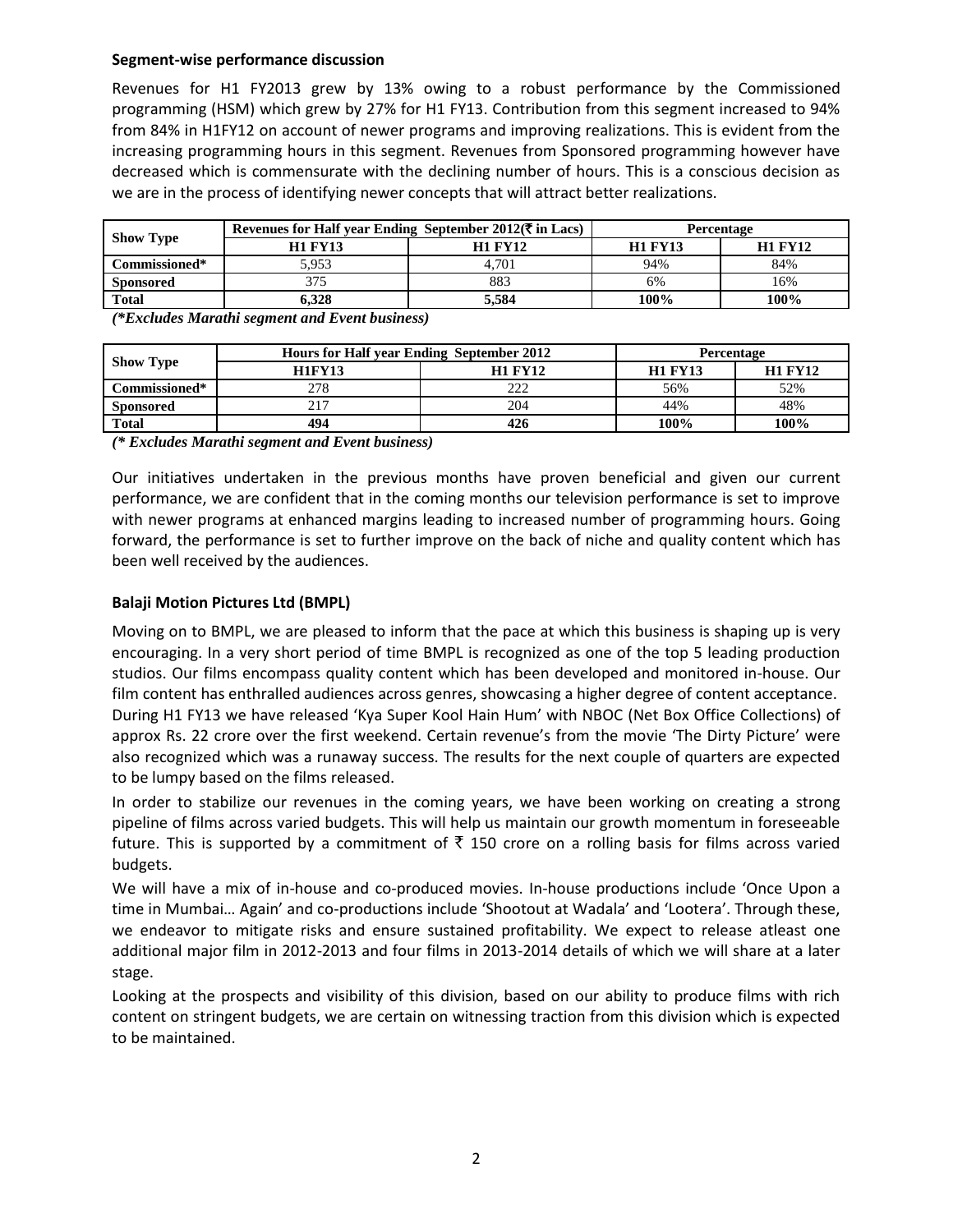## **Consolidated Results** (₹ in Lacs)

|                |                                                                           | <b>Half Year Ended</b> |                       | <b>Previous Year</b> |
|----------------|---------------------------------------------------------------------------|------------------------|-----------------------|----------------------|
| Sr.Nos         | <b>Particulars</b>                                                        | September 30,<br>2012  | September 30,<br>2011 | March 31,<br>2012    |
|                |                                                                           | (Un-Audited)           | (Un-Audited)          | (Audited)            |
| $\mathbf{1}$   | a) Net Sales / Income from Operations                                     | 9,533.57               | 6,871.33              | 17,657.02            |
|                | b) Other Operating Income                                                 | 300.44                 | 60.35                 | 1,122.88             |
|                | Total                                                                     | 9,834.01               | 6,931.68              | 18,779.90            |
| $\overline{2}$ | Expenditure                                                               |                        |                       |                      |
|                | a) (Increase) / Decrease in stock in trade                                | (4,260.88)             | (696.70)              | (3,019.14)           |
|                | b) Cost of Production / Acquisition and Telecast Fees                     | 11,318.21              | 5,941.59              | 15,557.01            |
|                | c) Staff Cost                                                             | 666.67                 | 1,047.03              | 1,998.33             |
|                | d) Depreciation                                                           | 406.26                 | 303.25                | 714.75               |
|                | e) Other Expenditure                                                      | 1,638.20               | 1,570.86              | 4,127.96             |
|                | <b>Total</b>                                                              | 9,768.46               | 8,166.03              | 19,378.91            |
| 3              | Profit / (Loss) from Operation Before Other Income and                    | 65.55                  | (1,234.35)            | (599.01)             |
| 4              | Finance Cost (1-2)<br>Other Income                                        | 667.92                 | 1,955.24              | 2,724.17             |
| 5              | Profit / (Loss) before Finance Cost (3+4)                                 | 733.47                 | 720.89                | 2,125.16             |
| 6              | <b>Finance Costs</b>                                                      |                        |                       | 13.91                |
| 7              | Profit / (Loss) from Ordinary Activities Before Tax (5-6)                 | 733.47                 | 720.89                | 2,111.25             |
| 8              | <b>Tax Expenses</b>                                                       | 353.00                 | 184.96                | 142.96               |
|                | Excess / (Short) Provision for Tax in respect of earlier                  |                        |                       |                      |
| 9              | years                                                                     | 1.97                   | (8.47)                | 233.37               |
| 10             | Net Profit / (Loss) from continuing operations (7-8+9)                    | 382.44                 | 527.46                | 2,201.66             |
| 11             | Net (Loss) from dis-continuing operations (before tax)                    |                        | (141.70)              | (157.88)             |
| 12             | Tax Expenses on dis-continuing operations                                 |                        | 0.04                  |                      |
| 13             | Net Profit / (Loss) for the Period / Year (10+11-12)                      | 382.44                 | 385.72                | 2,043.78             |
| 14             | Share of (loss) / profit of associates                                    | (5.25)                 |                       | 0.39                 |
| 15             | Net Profit / (Loss) after tax, share of profit of associates<br>$(13+14)$ | 377.19                 | 385.72                | 2,044.17             |

# **Segment -wise revenue** (₹ in Lacs)

|        |                          | <b>Half Year Ended</b>                | <b>Previous Year</b>                  |                                |  |
|--------|--------------------------|---------------------------------------|---------------------------------------|--------------------------------|--|
| Sr.Nos | <b>Particulars</b>       | September 30,<br>2012<br>(Un-Audited) | September 30,<br>2011<br>(Un-Audited) | March 31,<br>2012<br>(Audited) |  |
| 1      | Segment Revenue          |                                       |                                       |                                |  |
|        | a) Commissioned Programs | 6,700.31                              | 5,030.77                              | 10,369.42                      |  |
|        | b) Sponsored Programs    | 374.69                                | 882.89                                | 1,431.98                       |  |
|        | c) Films                 | 2,490.53                              | 2,490.53                              | 5,845.50                       |  |
|        | <b>Total</b>             | 9,565.53                              | 8,404.19                              | 17,646.90                      |  |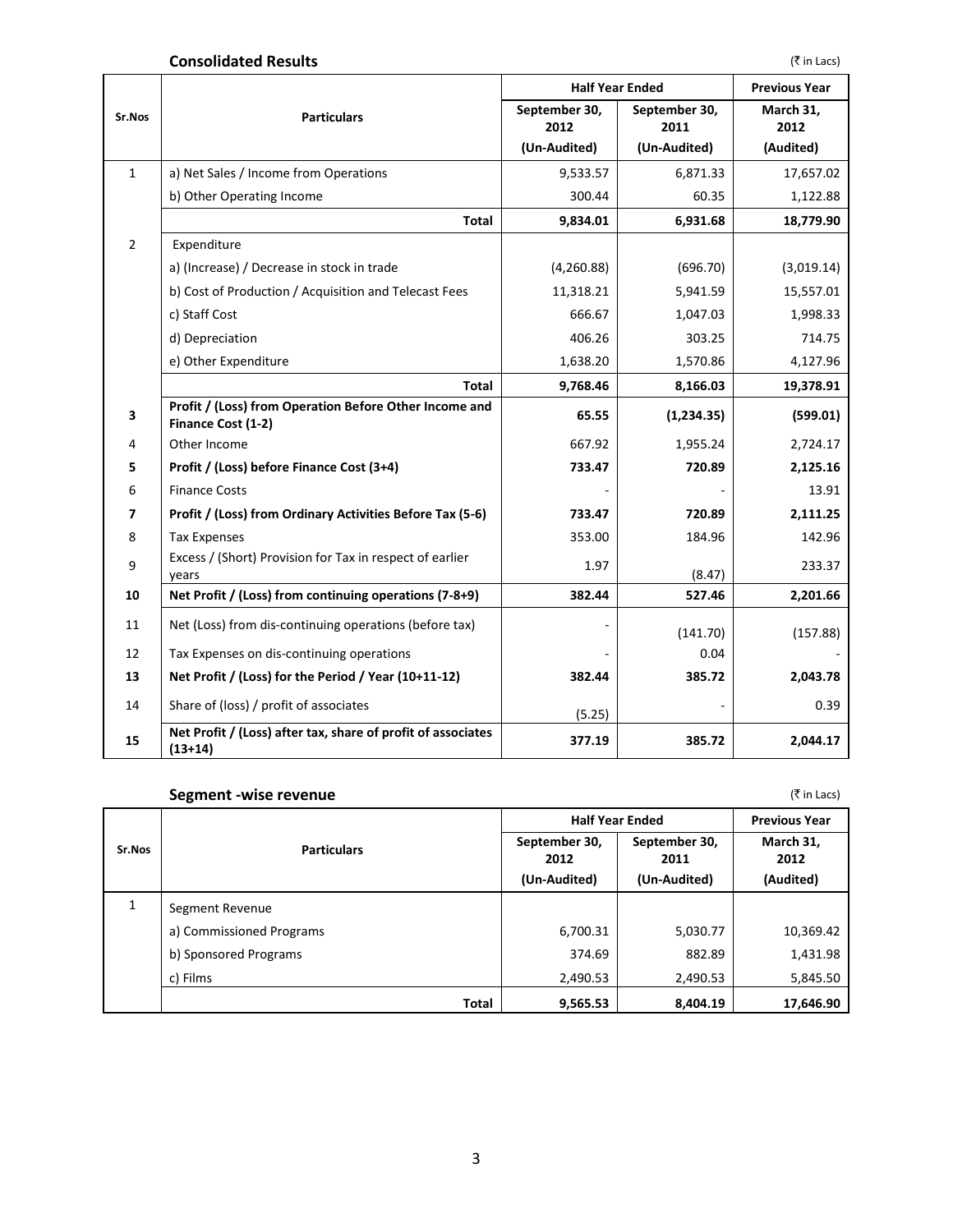## **Balance Sheet Perspective**

#### *Net Block*

• The Company's fixed assets stood at  $\bar{\tau}$  2,982 Lacs as on September 30, 2012, this includes investment in office building, leasehold improvements, Production sets & studios, cameras & equipment

#### *Investments*

- As on September 30, 2012, the Company's total investments were at  $\bar{\tau}$  20,779.18 Lacs largely comprising investments in mutual funds and debentures issued by other Body corporates and investment in Trusts
- As a part of the Company's efforts for effective management of its surplus funds it has invested in a fund, set up by 'Indus Balaji Investor Trust' a Domestic Venture Capital Fund registered with SEBI
- As a part of the Company's efforts for effective management of its surplus funds it has invested in a fund, set up by 'Indus Balaji Investor Trust' a Domestic Venture Capital Fund registered with **SFBI**
- Towards its obligations as an investor in the fund i.e. 'Emerging Markets Media and Entertainment Opportunities Fund I-A', (a Scheme of Indus Balaji Investor Trust), the Company has committed to invest upto  $\overline{\xi}$  4,000 Lacs, of which the first call of  $\overline{\xi}$  800 lacs was invested in the year 2011-12 and a subsequent deployment of  $\bar{\tau}$  800 lacs during the quarter under review. The above Indus Balaji Investor Trust is managed by IPB Capital Advisors, LLP (Investment Manager) in which the Company has a 50% stake. All businesses managed by the fund are in an incubation stage and progressing well having a huge potential to scale-up

### *Debtors*

The Company's debtors (in days of income) are at 93 days as on September 30, 2012

### *Loans and advances*

• Advance Tax  $\bar{x}$  1,357.03 Lacs

*The Company's principal loans and advances comprised;*

- Other advances  $\bar{x}$  1,635.31 Lacs
- Long Term Advances as at September 30, 2012 amounts to  $\bar{z}$  2,653.97 Lacs

# *The principal loans and advances comprises of;*

- Loan to Balaji Employee Foundation  $\bar{\tau}$  1,000.00 Lacs
- Security Deposits for leased properties  $\bar{\bar{\xi}}$  1,027.99 Lacs
- Advance to vendors  $\bar{\bar{\xi}}$  617.66 Lacs

Your Company's performance is attributable to its presence in the entertainment sector for close to 2 decades and has resulted in developing profound relationships with entities in the Indian Media & Entertainment sector. We believe that your Company is currently on the forefront of multidimensional opportunities that this sector is on the threshold of witnessing. Balaji Telefilms's robust business model backed by its creative approach has fostered in further augmenting its brand value. I invite you to continue to partner us in this exciting journey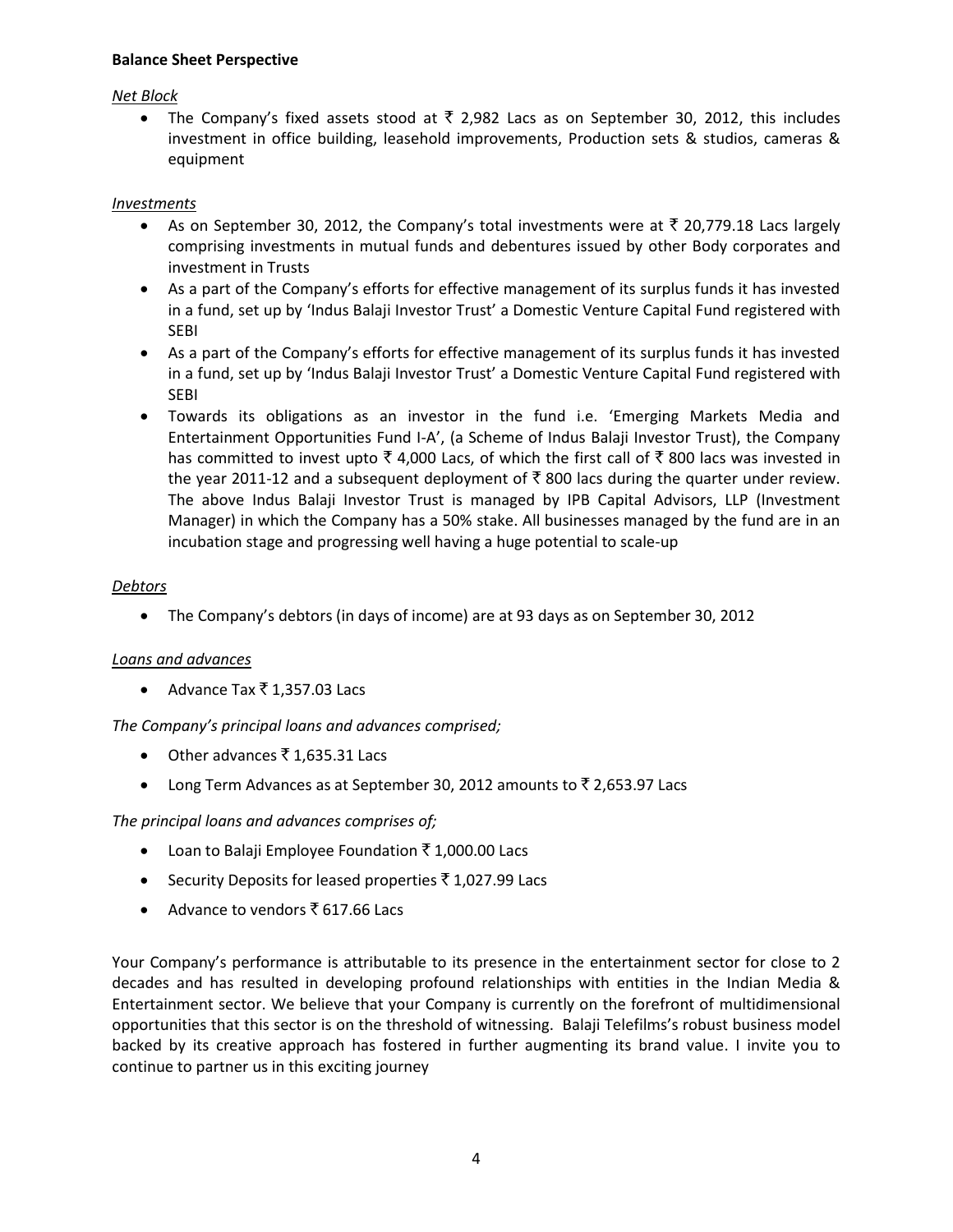# **UN-AUDITED STANDALONE FINANCIAL RESULTS FOR THE QUARTER / HALF YEAR ENDED SEPTEMBER 30, 2012**

|                |                                                                |              | SEPTEIVIDER 30, ZUIZ |              |                        |                        |                     |
|----------------|----------------------------------------------------------------|--------------|----------------------|--------------|------------------------|------------------------|---------------------|
|                |                                                                |              |                      |              |                        |                        | $(\bar{z}$ in lacs) |
|                |                                                                |              | 3 months ended       |              | <b>Half Year ended</b> | Previous Year<br>ended |                     |
| Sr.            |                                                                | September 30 | June 30              | September 30 | September 30           | September 30           | March 31            |
| No.            | <b>Particulars</b>                                             | 2012         | 2012                 | 2011         | 2012                   | 2011                   | 2012                |
|                |                                                                |              |                      |              | Standalone             |                        |                     |
|                |                                                                | (Un-Audited) | (Un-audited)         | (Un-audited) | (Un-Audited)           | (Un-Audited)           | (Audited)           |
| $\mathbf{1}$   | a) Net Sales / Income from Operations                          | 3.483.10     | 3.593.27             | 3,291.78     | 7.076.36               | 5.917.10               | 11,811.52           |
|                | b) Other Operating Income                                      | 82.68        | 185.03               | 47.65        | 267.72                 | 60.95                  | 1,124.08            |
|                | <b>Total</b>                                                   | 3.565.78     | 3,778.30             | 3,339.43     | 7,344.08               | 5,978.05               | 12,935.60           |
| $\overline{2}$ | Expenditure                                                    |              |                      |              |                        |                        |                     |
|                | a) Decrease / (Increase) in stock in trade                     | 38.67        | 501.59               | (44.92)      | 540.26                 | (26.98)                | (538.11)            |
|                | b) Cost of Production / Acquisition and Telecast Fees          | 2,852.71     | 2,479.49             | 2,684.72     | 5,332.20               | 4,729.98               | 10,063.54           |
|                | c) Staff Cost                                                  | 167.58       | 243.65               | 408.01       | 411.23                 | 787.03                 | 1,494.84            |
|                | d) Depreciation                                                | 201.94       | 202.33               | 142.64       | 404.27                 | 301.31                 | 710.84              |
|                | e) Other Expenditure                                           | 433.78       | 296.18               | 418.27       | 729.96                 | 841.34                 | 2.624.98            |
|                | Total                                                          | 3,694.68     | 3,723.24             | 3,608.72     | 7,417.92               | 6,632.68               | 14,356.09           |
|                | (Loss) / Profit from Operation Before Other Income and Finance |              |                      |              |                        |                        |                     |
| 3              | Cost (1-2)                                                     | (128.90)     | 55.06                | (269.29)     | (73.84)                | (654.63)               | (1, 420.49)         |
| 4              | Other Income                                                   | 157.72       | 504.35               | 270.01       | 662.07                 | 1,884.33               | 2,648.95            |
| 5              | Profit before Finance Cost (3+4)                               | 28.82        | 559.41               | 0.72         | 588.23                 | 1,229.70               | 1,228.46            |
| 6              | <b>Finance Costs</b>                                           |              |                      |              |                        |                        |                     |
| $\overline{7}$ | Profit from Ordinary Activities Before Tax (5-6)               | 28.82        | 559.41               | 0.72         | 588.23                 | 1,229.70               | 1,228.46            |
| 8              | <b>Tax Expenses</b>                                            | 145.27       | 122.73               | 21.91        | 268.00                 | 193.43                 | 142.96              |
| 9              | Excess Provision for Tax in respect of earlier years           |              | 1.97                 |              | 1.97                   |                        | 233.37              |
| 10             | Net (Loss) / Profit from continuing operations (7-8+9)         | (116.45)     | 438.65               | (21.19)      | 322.20                 | 1,036.27               | 1,318.87            |
| 11             | Net (Loss) from dis-continuing operations (before tax)         |              |                      | (44.87)      |                        | (141.70)               | (157.88)            |
| 12             | Tax Expenses on dis-continuing operations                      |              |                      | 4.17         |                        | 0.04                   |                     |
| 13             | Net (Loss) / Profit for the Period / Year (10+11-12)           | (116.45)     | 438.65               | (70.23)      | 322.20                 | 894.53                 | 1.160.99            |
| 14             | Paid-up Equity Share Capital (Face Value Rs. 2/- each)         | 1,304.21     | 1,304.21             | 1,304.21     | 1,304.21               | 1,304.21               | 1,304.21            |
| 15             | Reserves excluding Revaluation Reserves                        |              |                      |              |                        |                        | 39,390.88           |
| 16             | Earnings Per Share (EPS) Basic and Diluted                     | (0.18)       | 0.67                 | (0.11)       | 0.49                   | 1.37                   | 1.78                |
| 17             | Public Shareholding:                                           |              |                      |              |                        |                        |                     |
|                | - Number of Shares                                             | 38079585     | 38079585             | 38361907     | 38079585               | 386361907              | 38247285            |
|                | - Percentage of Shareholding                                   | 58.39        | 58.39                | 58.83        | 58.39                  | 58.83                  | 58.65               |
| 18             | Promoters and promoter group Shareholding a)                   |              |                      |              |                        |                        |                     |
|                | Pledged / Encumbered                                           |              |                      |              |                        |                        |                     |
|                | - Number of Shares                                             |              |                      | ÷,           | ÷                      | ÷.                     |                     |
|                | - Percentage of Shareholding (as a % of the total              |              |                      |              |                        |                        |                     |
|                | shareholding of promoter and promoter group)                   |              |                      | $\bar{a}$    |                        | ÷.                     |                     |
|                | - Percentage of Shareholding (as a % of the total              |              |                      |              |                        |                        |                     |
|                | share capital of the company)                                  |              |                      | L.           |                        |                        |                     |
|                | b) Non-encumbered                                              |              |                      |              |                        |                        |                     |
|                | - Number of Shares                                             | 27130858     | 27130858             | 26848536     | 27130858               | 26848536               | 26963158            |
|                | - Percentage of Shareholding (as a % of the total              |              |                      |              |                        |                        |                     |
|                | shareholding of promoter and promoter group)                   | 100.00       | 100.00               | 100.00       | 100.00                 | 100.00                 | 100.00              |
|                | - Percentage of Shareholding (as a % of the total              |              |                      |              |                        |                        |                     |
|                | share capital of the company)                                  | 41.61        | 41.61                | 41.17        | 41.61                  | 41.17                  | 41.35               |

# **SEGMENT WISE REVENUE, RESULTS AND CAPITAL EMPLOYED**

|     |                                                            |       |              |                |              |                        |              | (₹ in         |  |  |
|-----|------------------------------------------------------------|-------|--------------|----------------|--------------|------------------------|--------------|---------------|--|--|
|     |                                                            |       |              |                |              |                        |              | lacs)         |  |  |
|     |                                                            |       |              | 3 months ended |              | <b>Half Year ended</b> |              | Previous Year |  |  |
|     |                                                            |       |              |                |              |                        | ended        |               |  |  |
| Sr. | <b>Particulars</b>                                         |       | September 30 | June 30        | September 30 | September 30           | September 30 | March 31      |  |  |
| No. |                                                            |       | 2012         | 2012           | 2011         | 2012                   | 2011         | 2012          |  |  |
|     |                                                            |       | Standalone   |                |              |                        |              |               |  |  |
|     |                                                            |       | (Un-Audited) | (Un-audited)   | (Un-audited) | (Un-Audited)           | (Un-Audited) | (Audited)     |  |  |
|     | Segment Revenue                                            |       |              |                |              |                        |              |               |  |  |
|     | a) Commissioned Programs                                   |       | 3,350.67     | 3.349.64       | 2,814.69     | 6.700.31               | 5.030.77     | 10.369.42     |  |  |
|     | b) Sponsored Programs                                      |       | 131.84       | 242.85         | 475.77       | 374.69                 | 882.89       | 1,431.98      |  |  |
|     |                                                            | Total | 3,482.51     | 3,592.49       | 3,290.46     | 7.075.00               | 5,913.66     | 11,801.40     |  |  |
|     | Less: Inter Segment Revenue                                |       |              |                |              |                        |              |               |  |  |
|     | <b>Total Net Sales/ Income from Operations</b>             |       | 3,482.51     | 3,592.49       | 3.290.46     | 7.075.00               | 5,913.66     | 11.801.40     |  |  |
|     | <b>Segment Results</b>                                     |       |              |                |              |                        |              |               |  |  |
|     | Profit Before Tax and Interest from each Segment           |       |              |                |              |                        |              |               |  |  |
|     | a) Commissioned Programs (includes other operating income) |       | 372.04       | 568.84         | 463.77       | 940.88                 | 888.80       | 1,337.68      |  |  |
|     | b) Sponsored Programs                                      |       | (85.79)      | (73.61)        | 145.81       | (159.40)               | 217.15       | 18.46         |  |  |
|     |                                                            | Total | 286.25       | 495.23         | 609.58       | 781.48                 | 1.105.95     | 1,356.14      |  |  |
|     | Less: (i) Interest                                         |       |              |                |              |                        |              |               |  |  |
|     | (ii) Other Unallocable Expenditure                         |       | 416.41       | 441.25         | 1,181.54     | 857.68                 | 2.376.07     | 3,927.05      |  |  |
|     | (iii) Unallocable Income Total                             |       | (158.98)     | (505.43)       | (527.81)     | (664.41)               | (2,358.12)   | (3,641.49)    |  |  |
|     | Profit / (Loss) before tax Capital                         |       | 28.82        | 559.41         | (44.15)      | 588.23                 | 1.088.00     | 1.070.58      |  |  |
|     | Employed                                                   |       |              |                |              |                        |              |               |  |  |
|     | (Segment Assets - Segment Liabilities)                     |       |              |                |              |                        |              |               |  |  |
|     | a) Commissioned Programs                                   |       | 4.577.43     | 4.610.60       | 5.181.41     | 4.577.43               | 5.181.41     | 4.774.41      |  |  |
|     | b) Sponsored Programs                                      |       | 192.32       | 333.70         | 613.82       | 192.32                 | 613.82       | 516.18        |  |  |
|     | c) Unallocable                                             |       | 36,247.53    | 36,189.44      | 34,786.84    | 36,247.53              | 34,786.84    | 35,404.50     |  |  |
|     |                                                            | Total | 41.017.28    | 41,133.74      | 40,582.07    | 41.017.28              | 40.582.07    | 40,695.09     |  |  |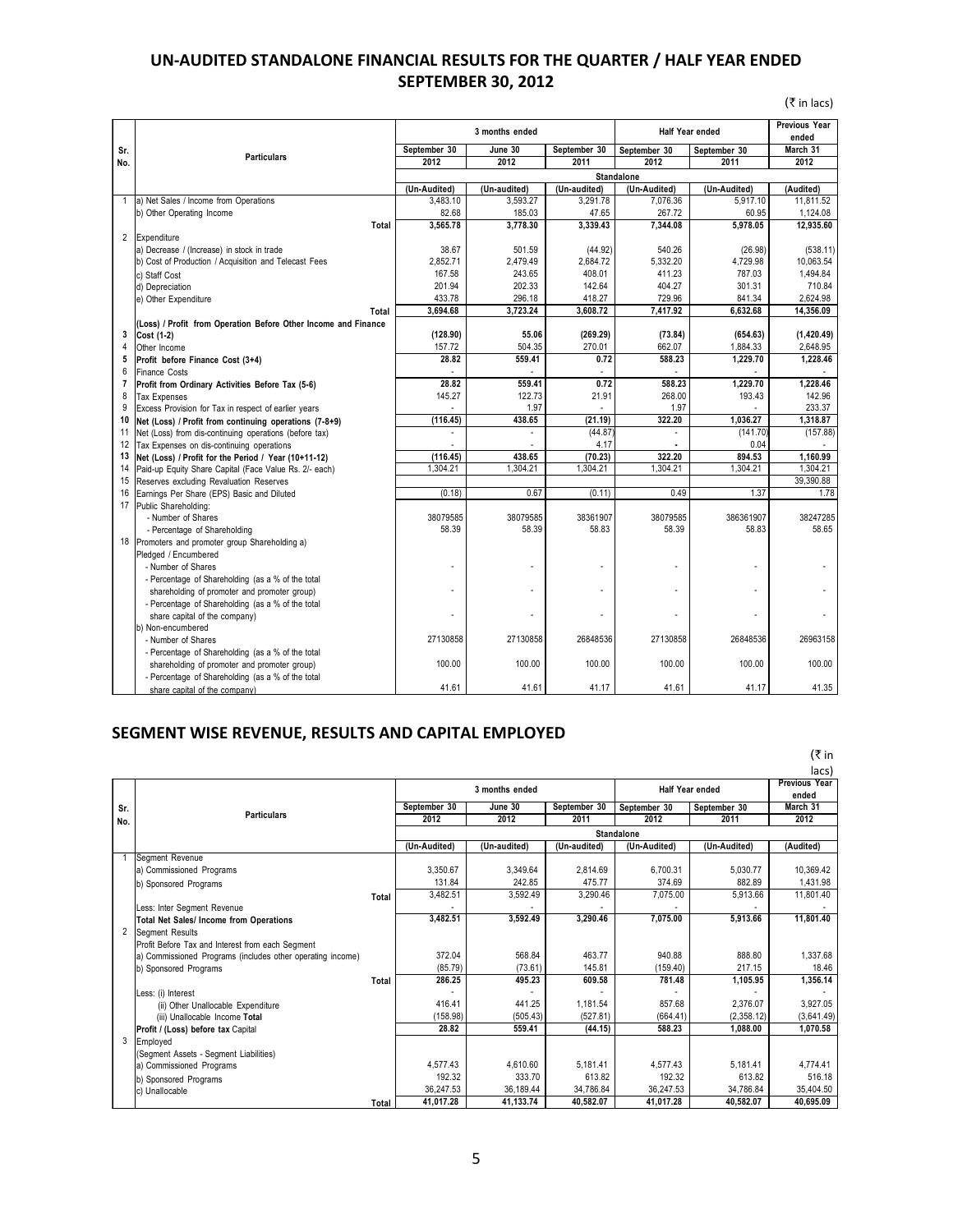# **STATEMENT OF ASSETS AND LIABILITIES**

|                |                                      |              | Standalone Balance Sheet        |                                 |
|----------------|--------------------------------------|--------------|---------------------------------|---------------------------------|
|                | <b>PARTICULARS</b>                   |              | As at September 30,<br>2012     | As at March 31,<br>2012         |
|                |                                      |              | $\overline{\mathbf{z}}$ in Lacs | $\overline{\mathbf{z}}$ in Lacs |
| A              | <b>EQUITY AND LIABILITIES</b>        |              |                                 |                                 |
| 1              | Shareholders' funds                  |              |                                 |                                 |
|                | Share capital<br>(a)                 |              | 1,304.21                        | 1,304.21                        |
|                | Reserves and surplus<br>(b)          |              | 39,713.07                       | 39,390.88                       |
|                |                                      |              | 41,017.28                       | 40,695.09                       |
| $\overline{2}$ | <b>Current liabilities</b>           |              |                                 |                                 |
|                | Trade payables<br>(a)                |              | 2,036.52                        | 1,921.38                        |
|                | Other current liabilities<br>(b)     |              | 552.47                          | 738.66                          |
|                | Short-term provisions<br>(c)         |              | 5.91                            | 161.58                          |
|                |                                      |              | 2,594.90                        | 2,821.62                        |
|                |                                      | <b>TOTAL</b> | 43,612.18                       | 43,516.71                       |
|                |                                      |              |                                 |                                 |
| в              | ASSETS                               |              |                                 |                                 |
| 1              | Non-current assets                   |              |                                 |                                 |
|                | <b>Fixed assets</b><br>(a)           |              |                                 |                                 |
|                | Tangible assets<br>(i)               |              | 2,971.74                        | 3,167.81                        |
|                | (ii)<br>Capital work-in-progress     |              |                                 | 69.92                           |
|                |                                      |              | 2,971.74                        | 3,237.73                        |
|                | (b)<br>Non-current investments       |              | 6,174.03                        | 4,759.30                        |
|                | (c)<br>Deferred tax assets (net)     |              | 80.23                           | 103.23                          |
|                | (d)<br>Long-term loans and advances  |              | 2,035.06                        | 2,124.23                        |
|                |                                      |              | 11,261.06                       | 10,224.49                       |
| 2              | Current assets                       |              |                                 |                                 |
|                | (a)<br>Current investments           |              | 17,610.40                       | 20,996.21                       |
|                | (b)<br>Inventories                   |              | 144.91                          | 685.17                          |
|                | Trade receivables<br>(c)             |              | 3,850.91                        | 3,155.08                        |
|                | (d)<br>Cash and cash equivalents     |              | 547.98                          | 539.01                          |
|                | Short-term loans and advances<br>(e) |              | 10,026.16                       | 7,851.27                        |
|                | (f)<br>Other current assets          |              | 170.76                          | 65.48                           |
|                |                                      |              | 32,351.12                       | 33,292.22                       |
|                |                                      | TOTAL        |                                 |                                 |
|                |                                      |              | 43,612.18                       | 43,516.71                       |

#### **Notes:**

1. During the previous year, the Company in accordance with the shareholders' approval vide, resolution passed through postal ballot, has entered into binding business transfer agreements, to sell its Mobile and Education division for a consolidated sum of  $\bar{\tau}$  837.00 lacs on slump sale basis, based on fair value determined by an independent firm of Chartered Accountants. As per the terms of the agreements, the transactions would be effective on receipt of full consideration within a period not exceeding a period of 90 days from the date of the agreements. Accordingly, the net consideration of  $\bar{\tau}$  824.80 lacs has been accounted in the last quarter of the previous year as "other operating income".

#### The disclosures as required by AS 24 are as under:

| <b>Particulars</b><br>3 Months Ended September 30, 2012 |            |                      | 3 Months Ended September 30, 2011 |            |                      | Half Year Ended September 30, 2012 |            |               | Half Year Ended September 30, 2011 |            |               | Year Ended March 31, 2012 |            |                      |           |
|---------------------------------------------------------|------------|----------------------|-----------------------------------|------------|----------------------|------------------------------------|------------|---------------|------------------------------------|------------|---------------|---------------------------|------------|----------------------|-----------|
|                                                         | Continuing | <b>Discontinuing</b> | Total                             | Continuing | <b>Discontinuing</b> | Total                              | Continuina | Discontinuing | Total                              | Continuina | Discontinuina | Total                     | Continuina | <b>Discontinuing</b> | Total     |
|                                                         | Operation  | Operation            |                                   | Operation  | Operation            |                                    | Operation  | Operation     |                                    | Operation  | Operation     |                           | Operation  | Operation            |           |
| Turnover (net)                                          | 3.565.78   |                      | 3.565.78                          | 3.339.43   | 256.52               | 3.595.94                           | 7.344.08   |               | 7,344.08                           | 5.978.05   | 470.35        | 6.448.40                  | 12.935.60  | 661.97               | 13,597.57 |
| Other Income                                            | 157.72     |                      | 157.72                            | 270.01     |                      | 270.01                             | 662.07     |               | 662.07                             | 1,884.33   |               | 1,884.33                  | 2.648.95   |                      | 2.648.95  |
| <b>Total Income</b>                                     | 3.723.50   |                      | 3.723.50                          | 3.609.43   | 256.52               | 3.865.95                           | 8.006.15   |               | 8.006.15                           | 7.862.38   | 470.35        | 8.332.73                  | 15.584.55  | 661.97               | 16.246.52 |
| <b>Total Expenditure</b>                                | 3.694.68   |                      | 3.694.68                          | 3.608.72   | 301.39               | 3.910.11                           | 7.417.92   |               | 7.417.92                           | 6.632.68   | 612.05        | 7.244.73                  | 14.356.09  | 819.85               | 15.175.94 |
| Profit / (Loss) before tax                              | 28.82      |                      | 28.82                             | 0.71       | (44.87)              | (44.15)                            | 588.23     |               | 588.23                             | 1.229.70   | (141.70)      | 1.088.01                  | 1.228.46   | (157.88)             | 1.070.58  |
| Provision for taxation                                  | 145.27     |                      | 145.27                            | 30.25      | (4.17)               | 26.08                              | 266.03     |               | 266.03                             | 193.43     | 0.04          | 193.47                    | (90.41)    | ۰                    | (90.41)   |
| (Loss) / Profit after tax                               | (116.45)   |                      | (116.45)                          | (29.54)    | (40.70)              | (70.23)                            | 322.20     |               | 322.20                             | 1,036.27   | (141.74)      | 894.53                    | 1.318.87   | (157.88)             | 1,160.99  |